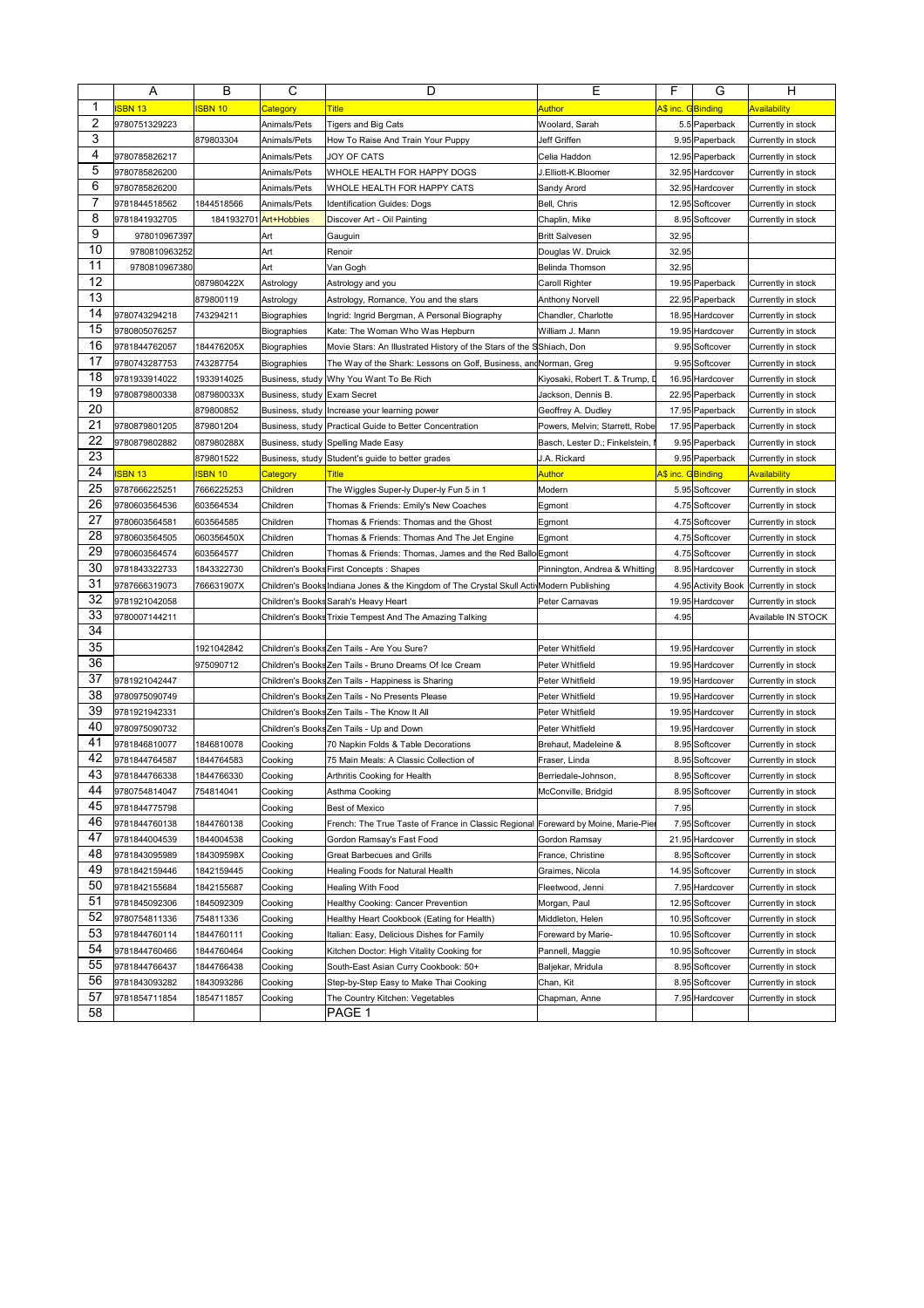|          | Α              | в              | С                     | D                                                   | Ε                          | F                 | G               | н                  |
|----------|----------------|----------------|-----------------------|-----------------------------------------------------|----------------------------|-------------------|-----------------|--------------------|
| 1        | <b>ISBN 13</b> | <b>ISBN 10</b> | <mark>Category</mark> | <b>Title</b>                                        | Author                     | A\$ inc. GBinding |                 | Availability       |
| 2        | 9781856268967  | 1856268969     | Cooking               | The Indian Kitchen                                  | Bharadwaj, Monisha         |                   | 9.95 Softcover  | Currently in stock |
| 3        | 9781844777426  | 1844777421     | Cooking               | The Ten-Minute Cookbook                             | Fleetwood, Jenni           |                   | 8.95 Softcover  | Currently in stock |
| 4        |                | 879803630      | Cooking               | Healing power of natural foods                      | May Bethel                 |                   | 14.95 Paperback | Currently in stock |
| 5        |                | 1921042249     | Education             | Successful Essay Writing                            | Barry Spurr                |                   | 12.95 Paperback | Currently in stock |
| 6        |                | 1921042257     | Education             | Successful Public Speaking                          | <b>Barry Spurr</b>         |                   | 12.95 Paperback | Currently in stock |
| 7        |                | 1921042188     | Education             | The Foundation Grammar Dictionary                   | Gordon Winch               |                   | 12.95 Paperback | Currently in stock |
| 8        | 9780007837045  | 7837046        | <b>Fiction/Novels</b> | If Tomorrow Comes                                   | Sheldon, Sidney            |                   | 8.95 Softcover  | Currently in stock |
| 9        | 9780007837052  | 7837054        | <b>Fiction/Novels</b> | The Doomsday Conspiracy                             | Sheldon, Sidney            |                   | 8.95 Softcover  | Currently in stock |
| 10       | 9780007773589  | 7773587        | <b>Fiction/Novels</b> | The Fourth Estate                                   | Archer, Jeffrey            |                   | 8.95 Softcover  | Currently in stock |
| 11       | 9780007837007  |                | Fiction/Novels        | The Other Side of Midnight                          | Sheldon, Sidney            |                   | 8.95 Softcover  | Currently in stock |
| 12       | 9780007836970  | 000783697X     | <b>Fiction/Novels</b> | The Stars Shine Down                                | Sheldon, Sidney            |                   | 8.95 Softcover  | Currently in stock |
| 13       |                | 094118868X     | film production       | Animation 101                                       | <b>Ernest Pintoff</b>      |                   | 29.95 Paperback | Currently in stock |
| 14       |                | 1580650562     | film production       | Ask the pros: Screenwriting                         | Howard Meiboch &           |                   | 34.95 Paperback | Currently in stock |
| 15       |                | 193290705X     | film production       | Cinematic Storytelling                              | Jennifer Van Sijll         |                   | 49.95 Paperback | Currently in stock |
| 16       |                | 1580650376     | film production       | Creative Producing from A to Z                      | Myrl A. Schreibman         |                   | 42.95 Paperback | Currently in stock |
| 17       |                | 941188248      | film production       | Directing Actors                                    | Judith Weston              |                   | 47.95 Paperback | Currently in stock |
| 18       | 9780941188432  | 941188434      | film production       | Directing Feature Films                             | Mark W. Travis             |                   | 47.95 Paperback | Currently in stock |
| 19       |                | 1580650031     | film production       | Elements of Style for Screenwriters                 | Paul Argentini             |                   | 24.95 Paperback | Currently in stock |
| 20       | 9781932907100  | 1932907106     | film production       | Film & Video Budgets                                | Deke Simon with            |                   | 52.95 Paperback | Currently in stock |
| 21       |                | 094118854X     | film production       | Film & Video On The Internet                        | Bert Deivert & Dan         |                   | 44.95 Paperback | Currently in stock |
| 22       |                | 943728657      | film production       | Film Budgeting                                      | Ralph S Singleton          |                   | 47.45 Paperback | Currently in stock |
| 23       |                | 941188140      | film production       | Film Directing - Cinematic Motion                   | Steven Katz                |                   | 44.95 Paperback | Currently in stock |
| 24       |                | 941188108      | film production       | Film Directing - Shot by Shot                       | Steven Katz                |                   | 44.95 Paperback | Currently in stock |
| 25       |                | 1932907041     | film production       | Filmmaking for Teens: Pulling Off Your              | Troy Lanier & Clay         |                   | 39.95 Paperback | Currently in stock |
| 26       |                | 941188272      | film production       | Freelance writing for hollywood                     | Scott Essman               |                   | 37.95 Paperback | Currently in stock |
| 27       |                |                |                       |                                                     |                            |                   |                 |                    |
| 28       |                | 941188280      | film production       | From word to image                                  | Marcie Begleiter           |                   | 47.95 Paperback | Currently in stock |
| 29       |                | 1580650252     | film production       | Hispanics in Hollywood - A celebration of 100 years | Luis Reyes & Peter Bubie   |                   | 34.95 Paperback | Currently in stock |
| 30       |                | 941188698      | film production       | Hitting your mark                                   | <b>Steve Carlson</b>       |                   | 29.95 Paperback | Available IN STOCK |
| 31       |                | 1580650147     | film production       | How to get the Part Without Falling Apart           | Margie Harber              |                   | 37.95 Paperback | Currently in stock |
| 32       |                | 943728711      | film production       | Next - An Actor's Guide to Auditioning              | Ellie Kanner and Paul G. B |                   | 29.95 Paperback | Currently in stock |
| 33       |                | 958951209      | film production       | Screen Acting                                       | Brian Adams                |                   | 32.95 Hardcover | Currently in stock |
| 34       |                | 158065004X     | film production       | Secrets of Screenplay Structure                     | Linda J. Cowgill           |                   | 34.95 Paperback | Currently in stock |
| 35       | 9781932907421  | 1932907424     | film production       | Setting Up Your Shots - 2nd Edition                 | Jeremy Vineyard            |                   | 42.95 Paperback | Currently in stock |
| 36       |                |                | film production       | Student Filmmakers Handbook                         | Kodak                      |                   | 24.95 Bound     | Currently in stock |
| 37       |                | 158065021X     | film production       | Ten Thousand Bullets                                | Christopher Heard          |                   | 34.95 Paperback | Currently in stock |
| 38       |                | 1580650163     | film production       | The Business of Screenwriting                       | Ron Suppa                  |                   | 34.95 Paperback | Currently in stock |
| 39       | 9781932907469  | 1932907467     | film production       | The Citizen Kane Crash Course in                    | David Worth                |                   | 37.95 Paperback | Currently in stock |
| 40       |                | 1580650244     | film production       | The Complete Writer's Guide to Heroes & Heroines    | LaFever, Sue VidersTami    |                   | 34.95 Paperback | Currently in stock |
| 41<br>42 | 9780941188494  | 941188493      | film production       | The Crime Writers Reference Guide                   | Martin Roth                |                   | 39.95 Paperback | Currently in stock |
| 43       |                | 943728517      | film production       | The Hollywood Job-Hunter's Survival Guide           | Hugh Taylor                |                   | 27.95 Paperback | Currently in stock |
| 44       |                | 1932907017     | film production       | The Hollywood Standard                              | Christopher Rilev          |                   | 34.95 Paperback | Currently in stock |
| 45       |                |                |                       |                                                     |                            |                   |                 |                    |
| 46       |                | 1580650538     | film production       | The Screenplay Workbook                             | Jeremy Robinson and        |                   | 37.95 Paperback | Currently in stock |
| 47       |                | 941188442      | film production       | The Script-Selling Game                             | Kathie Fong Yoneda         |                   | 32.95 Paperback | Currently in stock |
| 48       |                | 1932907025     | film production       | The Working Director: How to Arrive, Thrive and     | Charles Wilkinson          |                   | 47.95 Paperback | Currently in stock |
| 49       | 9780941188395  | 941188396      | film production       | Writing the Action-Adventure Film                   | Neil D Hicks               |                   | 29.95 Paperback | Currently in stock |
| 50       | 9780941188418  | 941188418      | film production       | Writing the Comedy Film: Make 'Em                   | Stuart Voytilla and        |                   | 29.95 Paperback | Currently in stock |
| 51       |                | 941188469      | film production       | Writing the Thriller Film                           | Neill D. Hicks             |                   | 29.95 Paperback | Currently in stock |
|          |                | 943728908      | film production       | Your kid ought to be in pictures                    | Kelly Ford Kidwell and     |                   | 29.95 Paperback | Currently in stock |
| 52       | 9780879800703  | 879800704      | <b>Hobbies</b>        | How to Win at Poker                                 | Reese, Terence; Watkins.   |                   | 22.95 Paperback | Currently in stock |
| 53<br>54 | 9780754808046  | 754808041      | Gardening             | Beautiful Hanging Baskets                           | Donaldson, Stephanie       |                   | 10.95 Hardcover | Currently in stock |
| 55       | 9780304359431  | 304359432      | Gardening             | Courtyard and Patio Plants                          | Courtier, Jane             |                   | 8.95 Softcover  | Currently in stock |
| 56       | 9781842156469  | 1842156462     | Gardening             | Fresh Blooms<br>PAGE 2                              | Eaton, Fiona               |                   | 7.95 Softcover  | Currently in stock |
|          |                |                |                       |                                                     |                            |                   |                 |                    |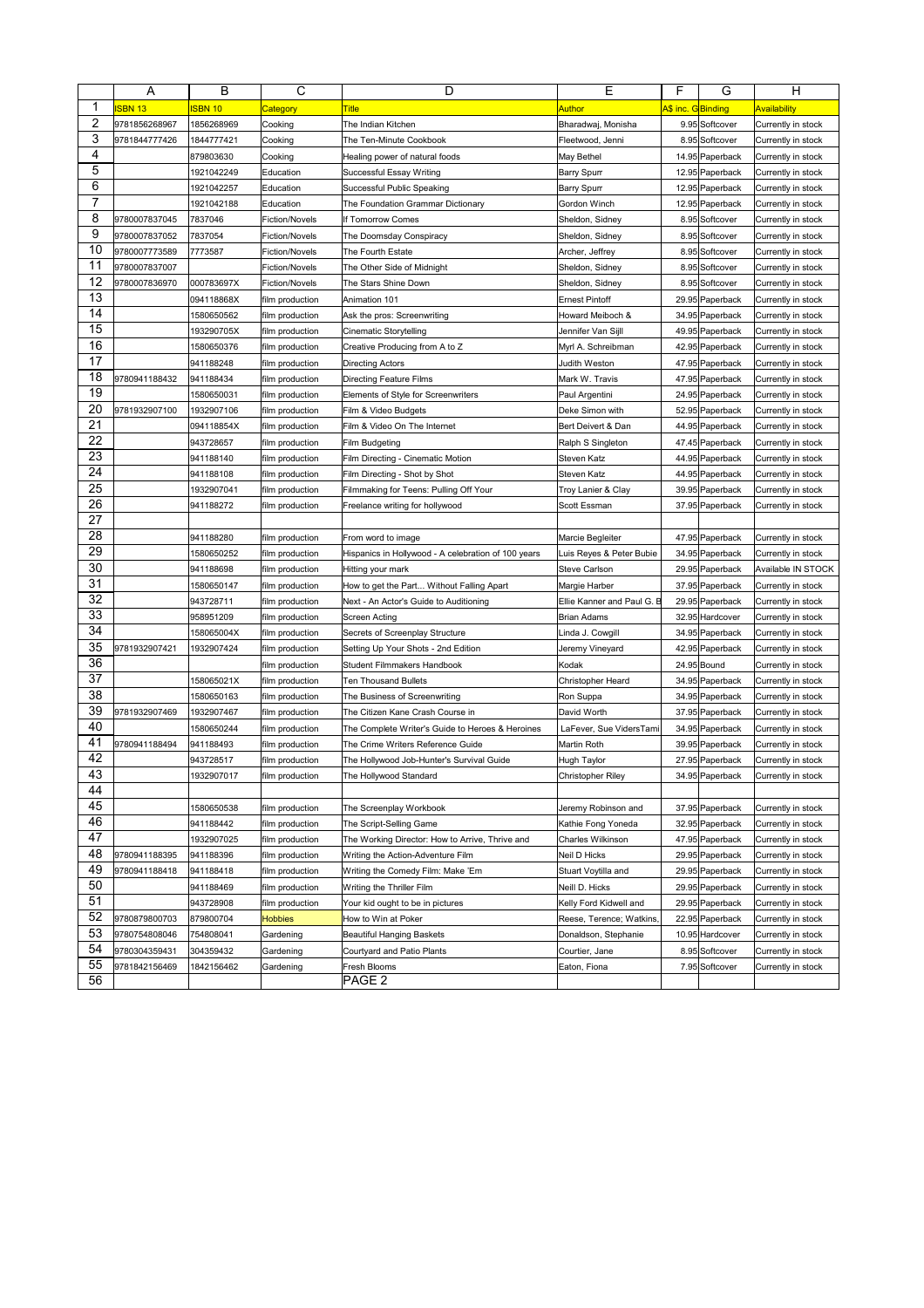| nu |  |
|----|--|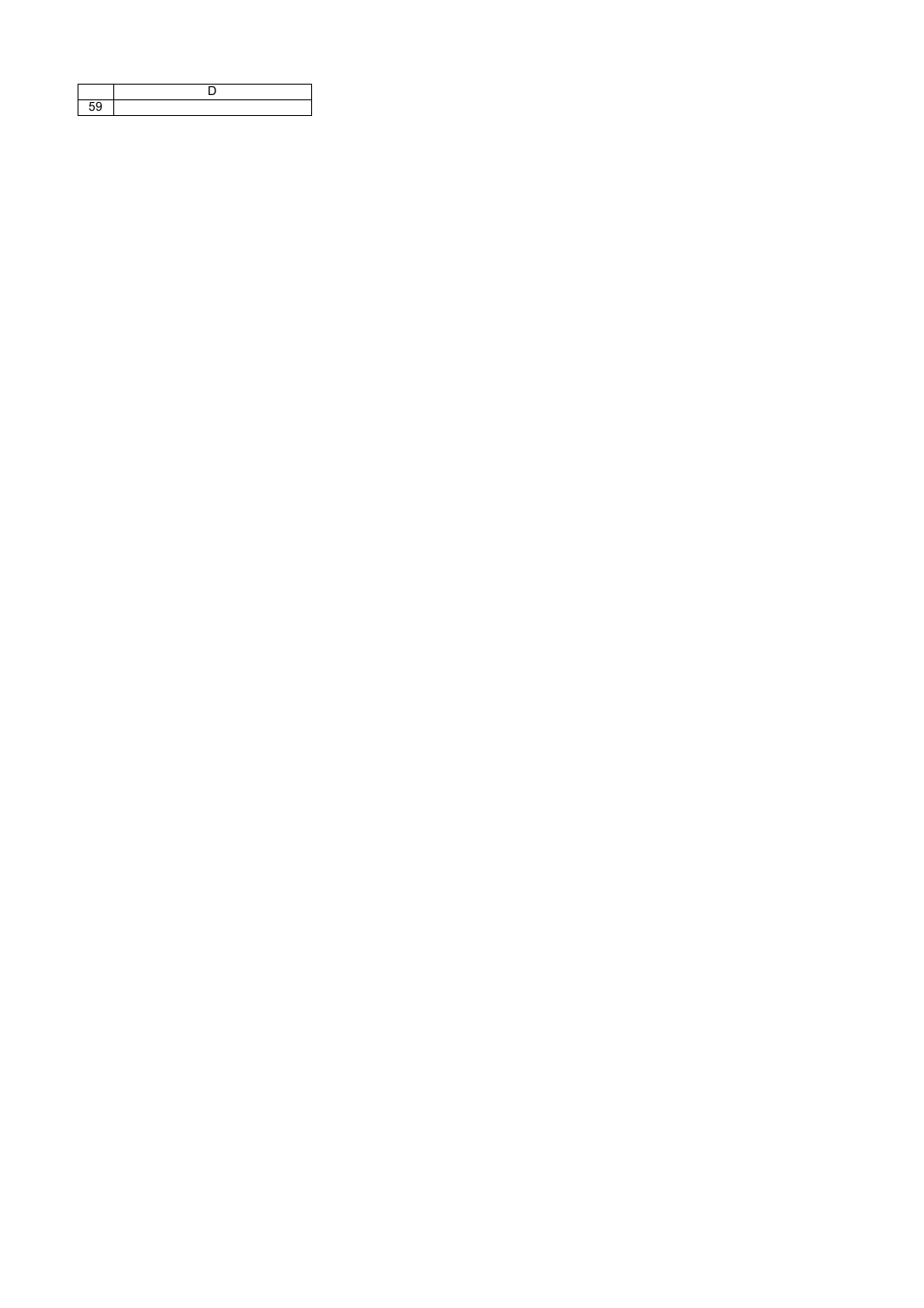|          | Α              | в              | C                                   | D                                                                            | Ε                          | F                   | G               | н                   |
|----------|----------------|----------------|-------------------------------------|------------------------------------------------------------------------------|----------------------------|---------------------|-----------------|---------------------|
| 1        | <b>ISBN 13</b> | <b>SBN 10</b>  | <b>Category</b>                     | <b>Title</b>                                                                 | Author                     | A\$ inc. G\$Binding |                 | <b>Availability</b> |
| 2        | 9781845332990  | 1845332997     | Gardening                           | John Brookes Garden Design Course                                            | Brookes, John              |                     | 14.95 Hardcover | Currently in stock  |
| 3        | 9780715324219  | 715324217      | Gardening                           | Plants, People and Places: The Plant                                         | Brittain, Julia            |                     | 8.95 Softcover  | Currently in stock  |
| 4        | 9781842157923  | 1842157922     | Gardening                           | Seasonal Flower Gardens: A Practical                                         | McHoy, Peter               |                     | 9.95 Softcover  | Currently in stock  |
| 5        | 9781842155134  | 184215513X     | Gardening                           | Water Plants: The New Plant Library                                          | Mikolajski, Andrew         |                     | 7.95 Hardcover  | Currently in stock  |
| 6        | 9780754809999  | 754809994      | Health                              | 50 Natural Ways To Cure A Headache                                           | Airey, Raje (A)            |                     | 7.95 Softcover  | Currently in stock  |
| 7        | 9781921077586  | 1921077581     | Health                              | Allergy and Asthma Relief                                                    | <b>Readers Digest</b>      |                     | 14.95 Hardcover | Currently in stock  |
| 8        | 9781840814798  | 1840814799     | Health                              | Ayurveda: Traditional Indian Healing for Harmony aMorningstar, Sally         |                            |                     | 7.95 Softcover  | Currently in stock  |
| 9        | 9780572025687  | 572025688      | Health                              | Chinese Medicine Cures Insomnia                                              | Flaws, Bob                 |                     | 8.95 Softcover  | Currently in stock  |
| 10       | 9780879804244  | 879804246      | Health                              | Coping with Alzheimers                                                       | Oliver, Rose; Buck,        |                     | 19.95 Paperback | Currently in stock  |
| 11       |                | 879800747      | Health                              | How you can stop smoking permanently                                         | <b>Ernest Caldwell</b>     |                     | 10.95 Paperback | Currently in stock  |
| 12       | 9781843097693  | 1843097699     | Health                              | Lose Weight, Look Great                                                      | Shapland, Kate             |                     | 8.95 Softcover  | Currently in stock  |
| 13       |                |                |                                     |                                                                              |                            |                     |                 |                     |
| 14       | 9781844762248  | 1844762246     | Health                              | Natural Healing Therapies: 350 Tips, Techniques a Airey, Raje & Houdret, Jes |                            |                     | 12.95 Softcover | Currently in stock  |
| 15       |                | 879803584      | Health                              | Reflexology                                                                  | Dr. Maybelle Segal         |                     | 19.95 Paperback | Currently in stock  |
| 16       |                | 879803835      | Health                              | Reflexology for good health                                                  | Anna Kaye & Don C.         |                     | 19.95 Paperback | Currently in stock  |
| 17       | 9781842150016  | 1842150014     | Health                              | Relax                                                                        | Jollands, Beverly          |                     | 7.95 Softcover  | Currently in stock  |
| 18       | 9781840813821  | 1840813822     | Health                              | Shiatsu - A Fully Illustrated Guide to a Safe, EffectivFranzen, Susanne      |                            |                     | 7.95 Softcover  | Currently in stock  |
| 19       | 9780754814870  | 754814874      | Health                              | Tai Chi                                                                      | Popovic, Andrew            |                     | 14.95 Hardcover | Currently in stock  |
| 20       | <b>ISBN 13</b> | <b>ISBN 10</b> | Category                            | <b>Title</b>                                                                 | Author                     | A\$ inc. G\$Binding |                 | <b>Availability</b> |
| 21       | 9781841932705  | 1841932701     | Hobbies + Art                       | Discover Art - Oil Painting                                                  | Chaplin, Mike              |                     | 8.95 Softcover  | Currently in stock  |
| 22       | 9780879803896  | 879803894      | Hobbies                             | Magic for All Ages                                                           | Gibson, Walter             |                     | 19.95 Paperback | Currently in stock  |
| 23       |                | 18346847       | Home                                | STARTING POINT : The Complete Guide To Building & Renovating Your Hon        |                            |                     | 14.95 Softcover | Currently in stock  |
| 24       | 9781840924060  | 1840924063     | Home                                | The Bathroom Book: Stylish Transformations                                   | Donovan, Henny             |                     | 8.95 Softcover  | Currently in stock  |
| 25       | 9780879802844  | 879802847      | Horse lovers                        | A Beginner's Guide to Horseback Riding                                       | Wall, Sheila               |                     | 12.95 Paperback | Currently in stock  |
| 26       |                | 879802723      | Horse lovers                        | Breaking & Training the driving horse                                        | Doris Ganton               |                     | 29.95 Paperback | Currently in stock  |
| 27       | 9780879802813  | 879802812      | Horse lovers                        | Disorders of the Horse and What to Do                                        | Hanauer, Elsie             |                     | 19.95 Paperback | Currently in stock  |
| 28       | 9780879801878  | 879801875      | Horse lovers                        | Dressage - A study of the finer points in                                    | Wynmalen, Henry            |                     | 29.95 Paperback | Currently in stock  |
| 29       | 9780879801892  | 879801891      | Horse lovers                        | First Aid for Horses                                                         | Denning, Charles H.        |                     | 18.95 Paperback | Currently in stock  |
| 30       | 9780879801939  | 087980193X     | Horse lovers                        | Horse Selection and Care for Beginners                                       | Conn, George H.            |                     | 18.95 Paperback | Currently in stock  |
| 31       | 9780879801953  | 879801956      | Horse lovers                        | Horses - Their Selection, Care and                                           | Self, Margaret Cabell      |                     | 12.95 Paperback | Currently in stock  |
| 32       | 9780879802943  | 879802944      | Horse lovers                        | Know All about Horses                                                        | Disston, Harry             |                     | 12.95 Paperback | Currently in stock  |
| 33       | 9780879802356  | 879802359      | Horse lovers                        | The Complete Training of Horse and Rider                                     | Podhajsky, Alois           |                     | 29.95 Paperback | Currently in stock  |
| 34       | 9780879801922  | 879801921      | Horse lovers                        | The Horse Owners Concise Guide                                               | Hanauer, Elsie             |                     | 19.95 Paperback | Currently in stock  |
| 35       | 9780879803605  | 879803606      | Horse lovers                        | You and Your Pony                                                            | Healey, Pepper M.          |                     | 22.95 Paperback | Currently in stock  |
| 36       | <b>ISBN 13</b> | <b>ISBN 10</b> | <mark>Category</mark>               | <b>Title</b>                                                                 | <b>Author</b>              | A\$ inc. G\$Binding |                 | <b>Availability</b> |
| 37       |                | 879801220      | Hypnosis                            | Practical guide to self hypnosis                                             | Melvin Powers              |                     | 19.95 Paperback | Currently in stock  |
| 38       | 9780879801625  | 087980162X     | Hypnosis                            | Therapy Through Hypnosis                                                     | Raphael H. Rhodes          |                     | 19.95 Paperback | Currently in stock  |
| 39       |                | 879801468      | Just for Women                      | Sexually adequate Female                                                     | Frank S. Caprio, M.D.      |                     | 19.95 Paperback | Currently in stock  |
| 40       | 9780732278748  | 732278740      | Just for Women                      | Star Babies: Astrology For Babies And                                        | Hope, Helen                |                     | 7.95 Softcover  | Currently in stock  |
| 41       | 9780879803780  | 879803789      | Just for Women                      | What the Stars Reveal about the Men in Your Life  White, Thelma              |                            |                     | 16.95 Paperback | Currently in stock  |
| 42       |                | 879803738      | mail order                          | How to get rich in mail order                                                | <b>Melvin Powers</b>       |                     | 42.95 Paperback | Currently in stock  |
| 43       |                |                | mail order                          | How To Succeed In Mail Order                                                 | Brian Adams                |                     | 125 Kit         | Currently in stock  |
| 44       | 9780879803797  | 879803795      | mail order                          | How To Write Good Advertisement                                              | Schwab, Victor O.          |                     | 42.95 Paperback | Currently in stock  |
| 45       |                | 879804351      | mail order                          | Making money with classified ads                                             | Melvin Powers              |                     | 42.95 Paperback | Currently in stock  |
| 46       | 9781852273859  |                |                                     | Marriage, Sex & PareKama Sutra: Including Seven Spiritual                    | Deepak Chopra              |                     | 16.95 hardcover | Currently in stock  |
| 47       | 9780879801069  | 879801069      |                                     | Marriage, Sex & PareNew Approaches to Sex in Marriage                        | Eichenlaub, John E.        |                     | 19.95 Paperback | Currently in stock  |
| 48       | 9780879804190  | 087980419X     |                                     | Marriage, Sex & Pare Parent Survival Training                                | Silverman, Marvin; Lustig, |                     | 29.95 Paperback | Currently in stock  |
| 49       | 9780879801472  | 879801476      |                                     | Marriage, Sex & PareSexually Adequate Male                                   | Caprio, Frank Samuel       |                     | 19.95 Paperback | Currently in stock  |
| 50       | 9780879804145  | 879804149      | Marriage, Sex & PareStaying in Love |                                                                              | Kristy, Norton F.          |                     | 19.95 Paperback | Currently in stock  |
| 51       | 9781846812712  |                |                                     | Marriage, Sex & Pare The Best-Ever Illustrated Sex Handbook                  | Judy Bastyra               |                     | 9.95 Paperback  | Currently in stock  |
| 52       |                |                |                                     |                                                                              |                            |                     |                 |                     |
| 53       |                |                |                                     | Metaphysics/New Ag 700 Inspiring Guides to a New Life                        | Vernon Howard              |                     | 24.95 Paperback | Currently in stock  |
| 54<br>55 |                |                |                                     | Metaphysics/New Ag A Treasury of Trueness                                    | Vernon Howard              |                     | 24.95 Paperback | Currently in stock  |
|          |                |                |                                     |                                                                              |                            |                     |                 |                     |
| 56       |                |                |                                     | PAGE 3                                                                       |                            |                     |                 |                     |
| 57       |                |                |                                     |                                                                              |                            |                     |                 |                     |
| 58       |                |                |                                     |                                                                              |                            |                     |                 |                     |